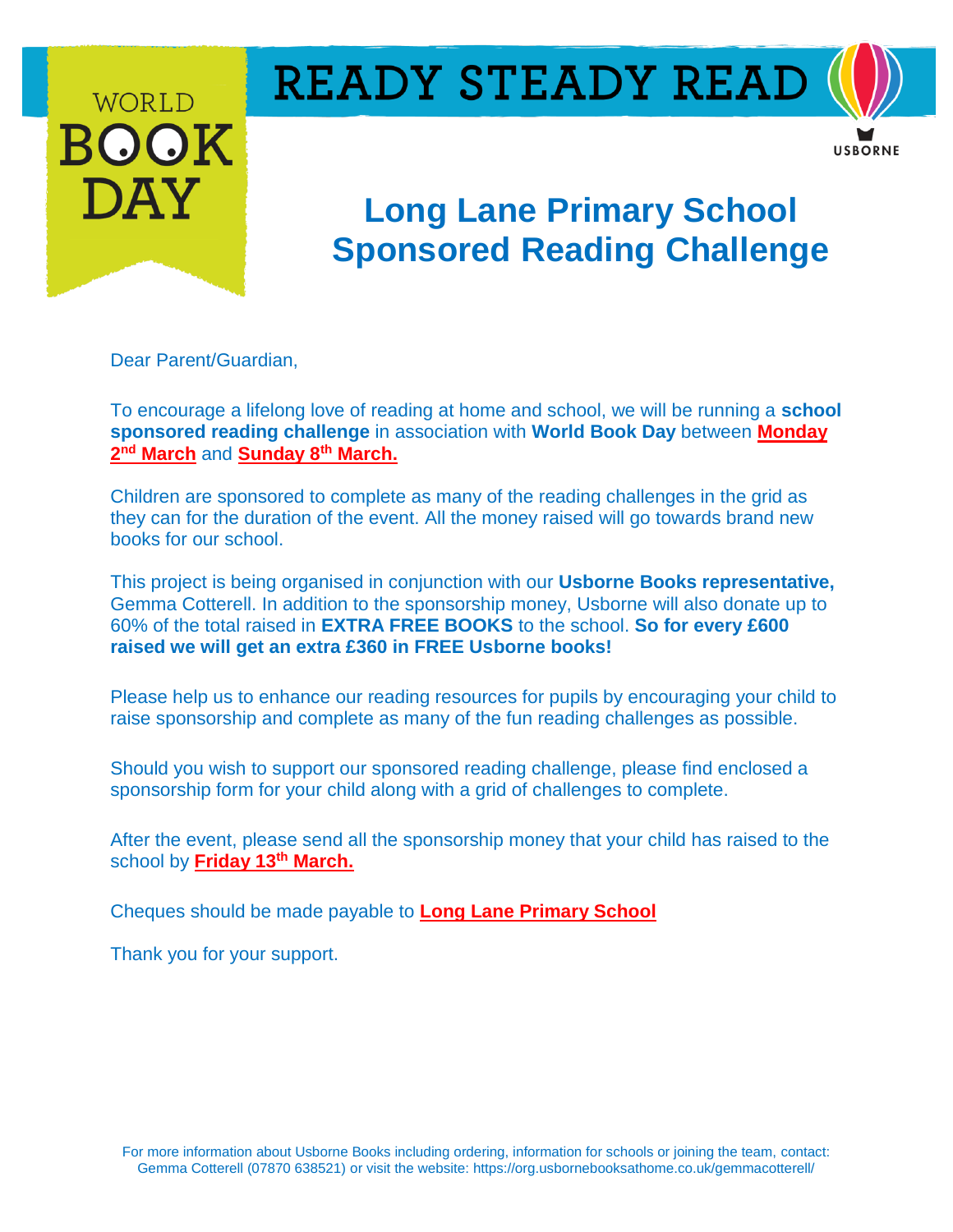

#### **SPONSORSHIP FORM**

#### **Long Lane Primary School**

**Pupil name: …………………………………………………. Class: …………………….…………**

| <b>Name</b> | <b>Address &amp; Contact Details</b> | <b>Sponsorship</b><br>(per challenge<br>completed) | <b>Total</b> |
|-------------|--------------------------------------|----------------------------------------------------|--------------|
|             |                                      |                                                    |              |
|             |                                      |                                                    |              |
|             |                                      |                                                    |              |
|             |                                      |                                                    |              |
|             |                                      |                                                    |              |
|             |                                      |                                                    |              |
|             |                                      |                                                    |              |
|             |                                      |                                                    |              |
|             |                                      |                                                    |              |

#### **Total Amount: ………………………..**

#### **Please return sponsorship money to the school by Friday 13<sup>th</sup> March**

**Please make cheques payable to Long Lane Primary School**

For more information about Usborne Books including ordering, information for schools or joining the team, contact: Gemma Cotterell (07870 638521) or visit the website: https://org.usbornebooksathome.co.uk/gemmacotterell/